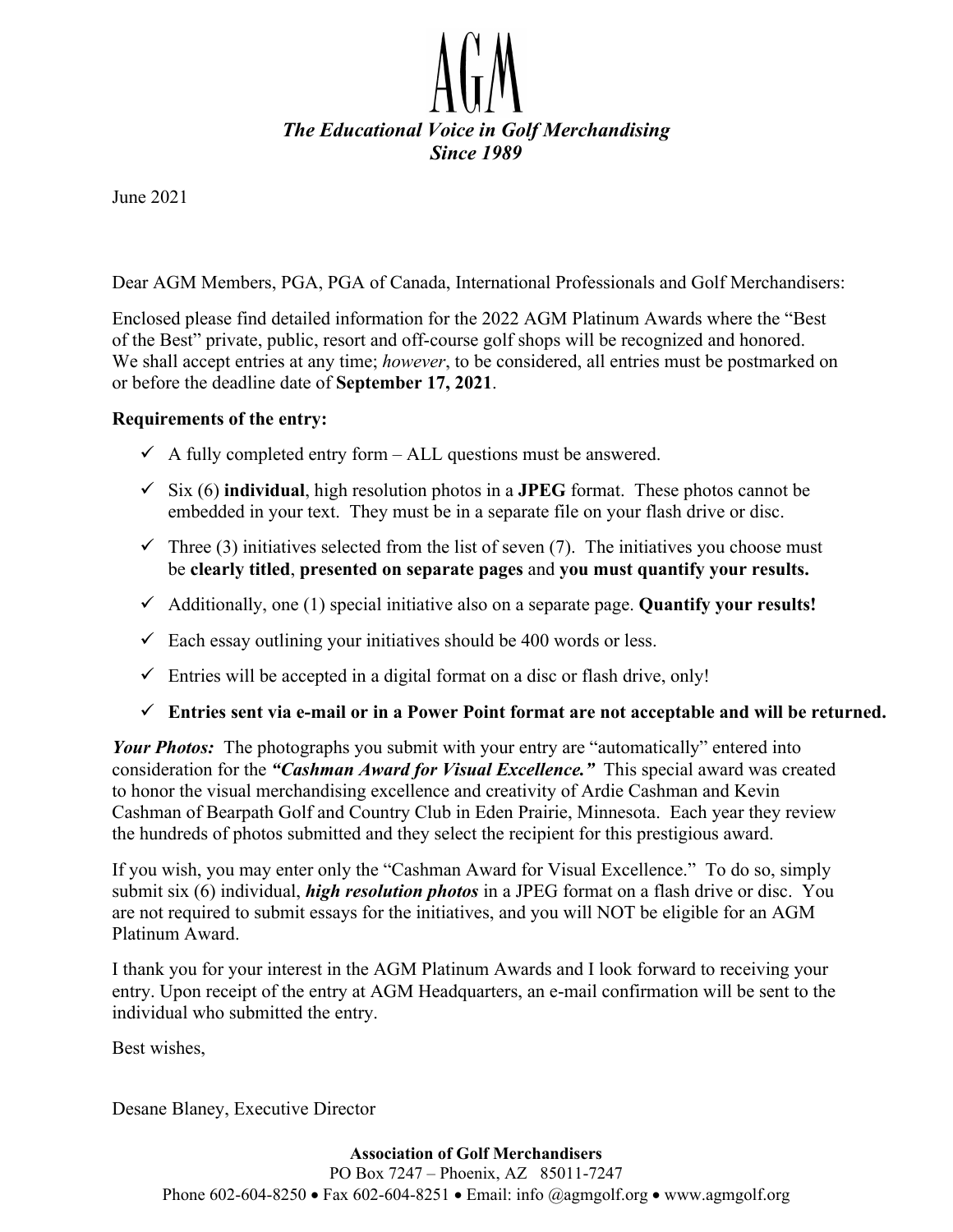# **Call for Entries!**

## *Association of Golf Merchandisers 2022 Platinum Awards Recognizing Premier Golf Shops*



**Deadline:**  Entries must be postmarked by: **SEPTEMBER 17, 2021**

**Questions or Information: Call or E-mail**  Association of Golf Merchandisers 602-604-8250 ▪ PlatinumAwards@agmgolf.org

**Mail Entries To:**  Association of Golf Merchandisers 727 East Maryland Avenue

Phoenix, AZ 85014

*The Platinum Awards will continue to recognize and honor the "Best of the Best" golf shops from around the world. We invite and welcome creative entries from Public, Private, Resort and Off-Course Golf Shops.* 

## **REQUIRED CRITERIA FOR ENTRIES**

- **1.** *Golf Shop Statistics* this section takes into consideration the shop's physical size, performance measures and sales. **All answers are confidential.**
- **2.** *Photos* Send six (6) photos in different categories from the following list to submit with your entry:
	- Overall Shop Layout
	- Hardgoods Display
	- Men's Visual Display
	- Women's Visual Display
	- Main Counter
	- Holiday or Theme Display
	- Impact Table
	- Children's Display
	- Window Display
- **Photos and initiatives must be submitted on a disc or flash drive ONLY! Entries submitted via e-mail or in a Power Point format will not be accepted.** 
	- *Entries must contain:*
		- *Completed Entry Form*
		- *SIX (6) High Resolution Photos in JPEG FORMAT*
		- *Three Initiatives, clearly titled on SEPARATE PAGES*
		- *One Special Initiative on a SEPARATE PAGE*
- Entries and photos **are not** returnable, and they become the property of the Association of Golf Merchandisers.
- **3.** *Initiatives* Choose **THREE** of the following initiatives and tell us how you implemented them in your shop. You must "quantify" the results of these efforts!
	- Customer Service Initiative Merchandising / Promotional Initiative Staff Training
		-
- 
- Social Media Initiative Visual Merchandising Initiative Growing the Game
- Golf Shop Renovation
- 
- 
- **4.** *SPECIAL INITIATIVE What successful retail strategy did you implement in the era of Covid-19 that you plan to continue to use moving forward and why?*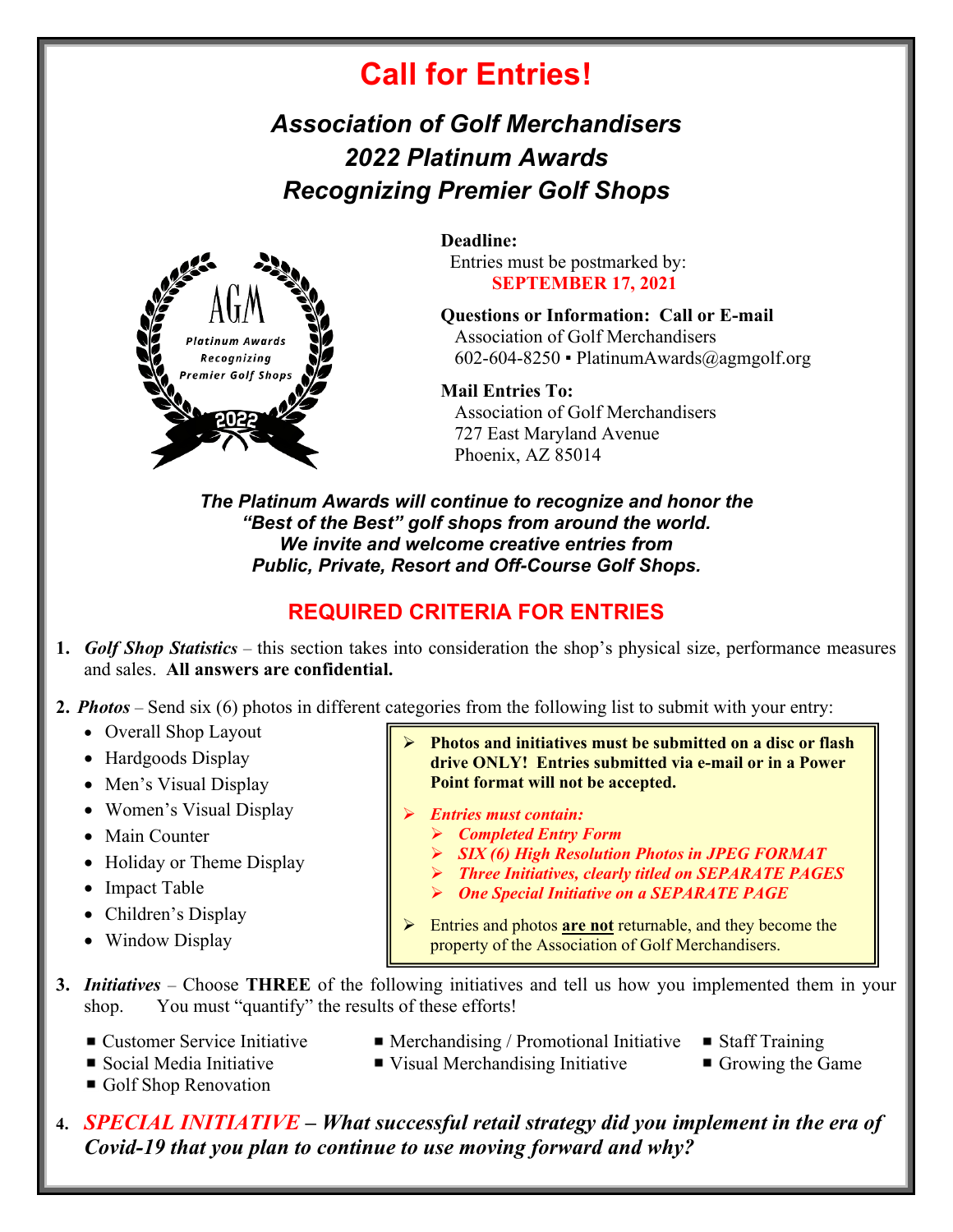| Recognizina<br>mier Golf Shop.                                                                                              | <b>Platinum Awards</b><br><b>Recognizing Premier Golf Shops</b><br><b>2022 Official Entry Form</b>                                            |  |  |  |  |
|-----------------------------------------------------------------------------------------------------------------------------|-----------------------------------------------------------------------------------------------------------------------------------------------|--|--|--|--|
| <b>GENERAL INFORMATION:</b>                                                                                                 |                                                                                                                                               |  |  |  |  |
| Facility Name:                                                                                                              |                                                                                                                                               |  |  |  |  |
| Facility Address: (street)                                                                                                  |                                                                                                                                               |  |  |  |  |
| City:                                                                                                                       | Zip Code:<br>State:                                                                                                                           |  |  |  |  |
| Phone:                                                                                                                      | Website:                                                                                                                                      |  |  |  |  |
|                                                                                                                             |                                                                                                                                               |  |  |  |  |
|                                                                                                                             | *Contact person for this entry. This individual will receive all correspondence as it relates to this entry.                                  |  |  |  |  |
|                                                                                                                             |                                                                                                                                               |  |  |  |  |
| Email Address:                                                                                                              |                                                                                                                                               |  |  |  |  |
| <b>FACILITY TYPE: Please check your facility type:</b><br>Private<br>Resort<br><b>GOLF SHOP STAFF:</b><br>Director of Golf: | Public<br>Off-Course                                                                                                                          |  |  |  |  |
| Head Professional:                                                                                                          |                                                                                                                                               |  |  |  |  |
| Buyer/Merchandiser:                                                                                                         |                                                                                                                                               |  |  |  |  |
| Owner/Operator:                                                                                                             |                                                                                                                                               |  |  |  |  |
|                                                                                                                             |                                                                                                                                               |  |  |  |  |
| Other Key Personnel:                                                                                                        |                                                                                                                                               |  |  |  |  |
| I wish to enter ONLY the Cashman Award for Visual Excellence and NOT be considered for an<br><b>AGM Platinum Award.</b>     |                                                                                                                                               |  |  |  |  |
| <b>GOLF SHOP STATISTICS:</b>                                                                                                |                                                                                                                                               |  |  |  |  |
|                                                                                                                             | Number of ROUNDS played at your facility from July 2020 through June 2021                                                                     |  |  |  |  |
| What is the SQUARE FOOTAGE of your golf shop?                                                                               |                                                                                                                                               |  |  |  |  |
|                                                                                                                             | What were your GROSS MERCHANDISE SALES for this period?                                                                                       |  |  |  |  |
|                                                                                                                             | What was your COST OF SALES PERCENTAGE for this period? (Cost of<br>Sales dollars divided by retail sales). This figure is a "percentage" and |  |  |  |  |
| usually between 45-75%<br>combined)                                                                                         | What was your TURNOVER RATE for this period? (Hardgoods/Softgoods                                                                             |  |  |  |  |
|                                                                                                                             |                                                                                                                                               |  |  |  |  |